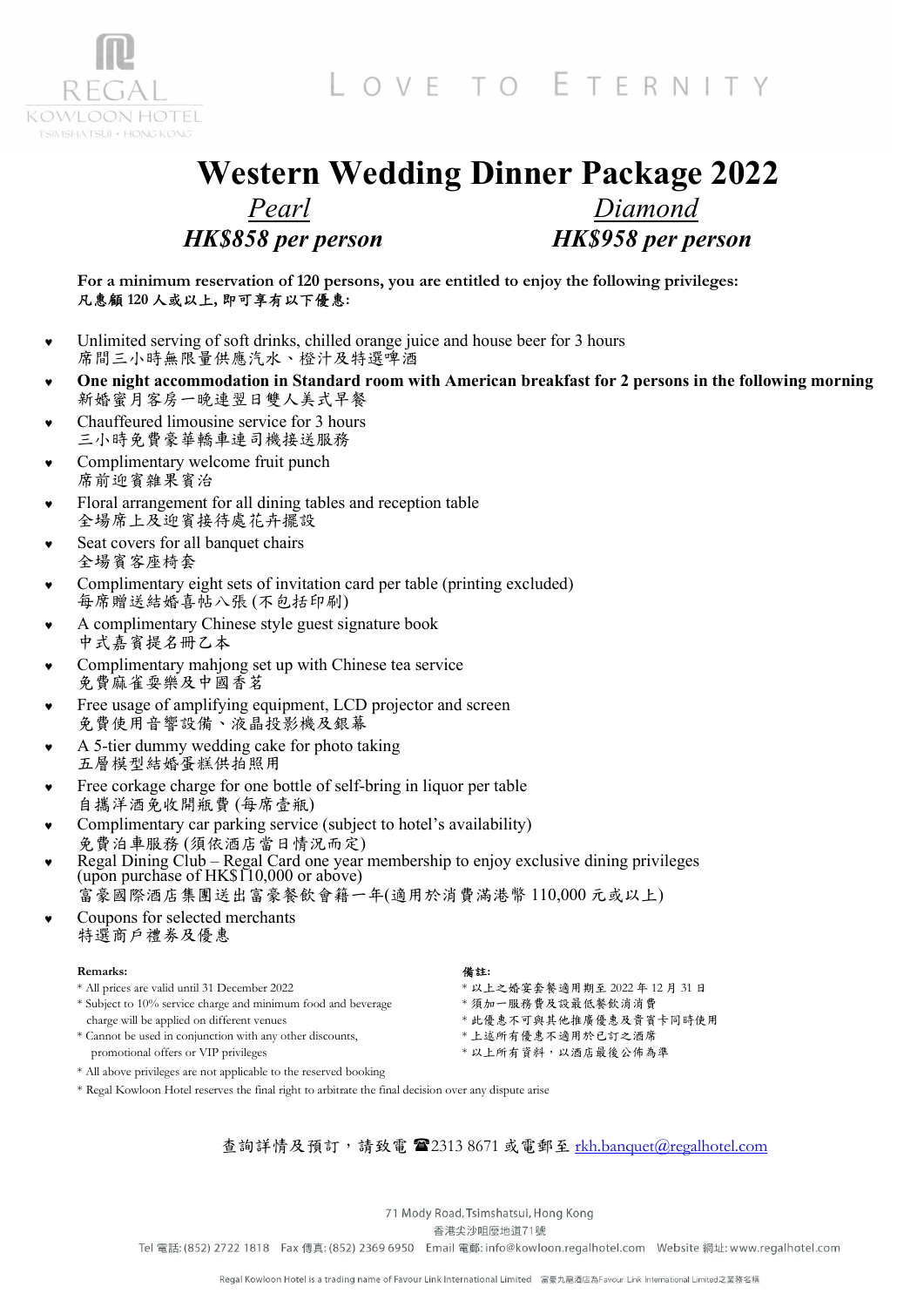

### LOVE TO ETERNITY

### Pearl Buffet Dinner Menu

#### Salad Corner

Iceberg Lettuce, Mesclun, Lollo Rosso Jade Sprout, Green Coral

Cucumber, Sweet Corn, Cherry Tomato Parmesan Cheese, Garlic Crouton Raisin, Bacon, Almond

#### Salad Dressing

Thousand Island Italian French Vinaigrette

#### Salad

Mixed Seafood Salad with Citrus Dressing Waldorf Salad Thai Style Squid and Pomelo Salad

### Seafood on Ice

Snow Crab Leg, N.Z Mussel Jade Sea Whelk, Cooked Shrimp

#### Japanese Counter

Assorted Deluxe Sashimi and Sushi with Condiments Soba Noodles with Salmon Roe and Seaweed

#### Appetizer

Smoked Salmon with Red Onion and Capers Air Dried Salami and Chorizo with Ripe Melon Black Pepper Tuna Tataki with Matsuhisa Dressing Assorted BBQ Platter Mediterranean Grilled Vegetables with Semi-dried Tomato

#### Soup

Wild Mushroom & Truffle Cream Soup Shredded Chicken Soup with Conpoy Bread Basket (Served with Butter & Margarine)

#### **Carving**

Roasted Prime Ribs of Beef with Red Wine Sauce

#### 自助沙律吧

西生菜, 雜沙律菜, 紅葉菜 翡翠苗, 綠珊瑚

青瓜,粟米粒, 車厘茄 芝士粉, 蒜蓉包粒 提子乾, 煙肉, 杏仁片

#### 醬汁

千島汁 意式醬汁 法式醬汁 油醋汁

#### 精選沙律

雜錦海鮮沙律配柑橘汁 華都夫沙律 泰式金柚魷魚沙律

#### 特色海鮮

雪場蟹腳, 紐西蘭青口 加拿大翡翠螺, 熟蝦

#### 日式吧

雜錦壽司及刺身 橋麥麵配三文魚子及紫菜

# 頭盤

燻魚拼盤碟 意式風乾火腿及辣肉腸配哈蜜瓜 半熟黑椒吞拿魚配日式洋蔥醬油汁 燒味拼盤 地中海烤雜菜沙律配半乾蕃茄

# 湯

野菌黑松露忌廉湯 雞絲瑤柱羹\* 麵包籃

#### 銀爐燒烤

烤特級肉眼牛扒配紅酒汁

71 Mody Road, Tsimshatsui, Hong Kong 香港尖沙咀麼地道71號 Tel 電話: (852) 2722 1818 Fax 傳真: (852) 2369 6950 Email 電郵: info@kowloon.regalhotel.com Website 網址: www.regalhotel.com